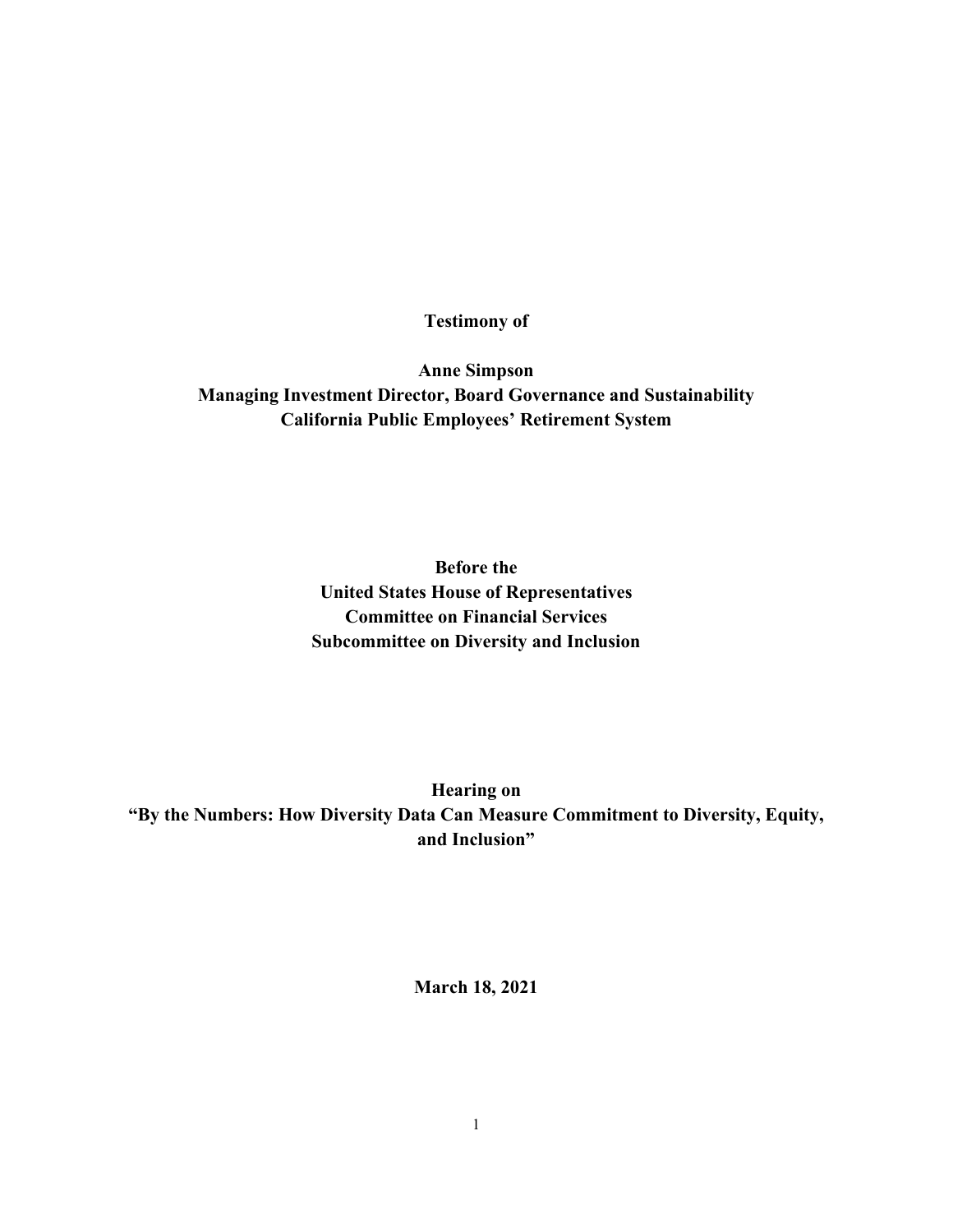Chair Beatty, Ranking Member Wagner, and other Members of the Subcommittee:

Thank you for the opportunity to testify at today's hearing. My name is Anne Simpson, and I am the Managing Investment Director for the Board Governance and Sustainability program for the California Public Employees' Retirement System ("CalPERS"). I am pleased to appear before you today on behalf of CalPERS. We applaud and support the Subcommittee's focus on the importance of diversity and inclusion in our capital markets and the need for mandatory disclosures about diversity and inclusion metrics so that investors can make informed decisions.

I will provide an overview of CalPERS, discuss our governing principles, and discuss the importance of corporate diversity and inclusion to the long-term success of fiduciaries like CalPERS. I also will discuss the necessity of standardized, decision-useful diversity disclosure as transparency into corporations' commitment to diversity is critical to capital formation with the objective of achieving the best returns and value for shareowners over the long-term. Ultimately, CalPERS' primary responsibility is to our beneficiaries, so our long-term investment returns are central to our views on what information we need to make the right investment choices.

# **CalPERS**

CalPERS is the largest public pension fund in the United States ("U.S."), with approximately \$450 billion in global assets and equity holdings in over 10,000 public companies globally. CalPERS is a fiduciary that provides nearly \$25.8 billion annually in retirement benefits to more than 2 million members. Delivering investment returns is our investment office's number one job. Nearly 55 cents of every dollar paid in those benefits come from investment returns. Moreover, achieving good investment returns helps us avoid increasing the contributions required from California's communities. Increasing contributions takes away budget resources otherwise available for those communities to provide public services. This means that our members depend upon safety and soundness in the capital markets as well as long-term value for their retirement security. For these reasons, we are focused on our portfolio companies' commitments to diversity and inclusion.

## **CalPERS' Investment Beliefs and Diversity Principles**

CalPERS is guided by its fiduciary duties of prudence, care and loyalty, and we ensure full compliance with all laws and regulations. To promote long-term returns, our Board has adopted Investment Beliefs, $<sup>1</sup>$  which recognize the importance of today's hearing for long-term fiduciaries,</sup> especially Investment Beliefs Two, Four, and Ten:

 $\overline{a}$ <sup>1</sup> https://www.calpers.ca.gov/docs/board-agendas/201702/pension/item7-01.pdf.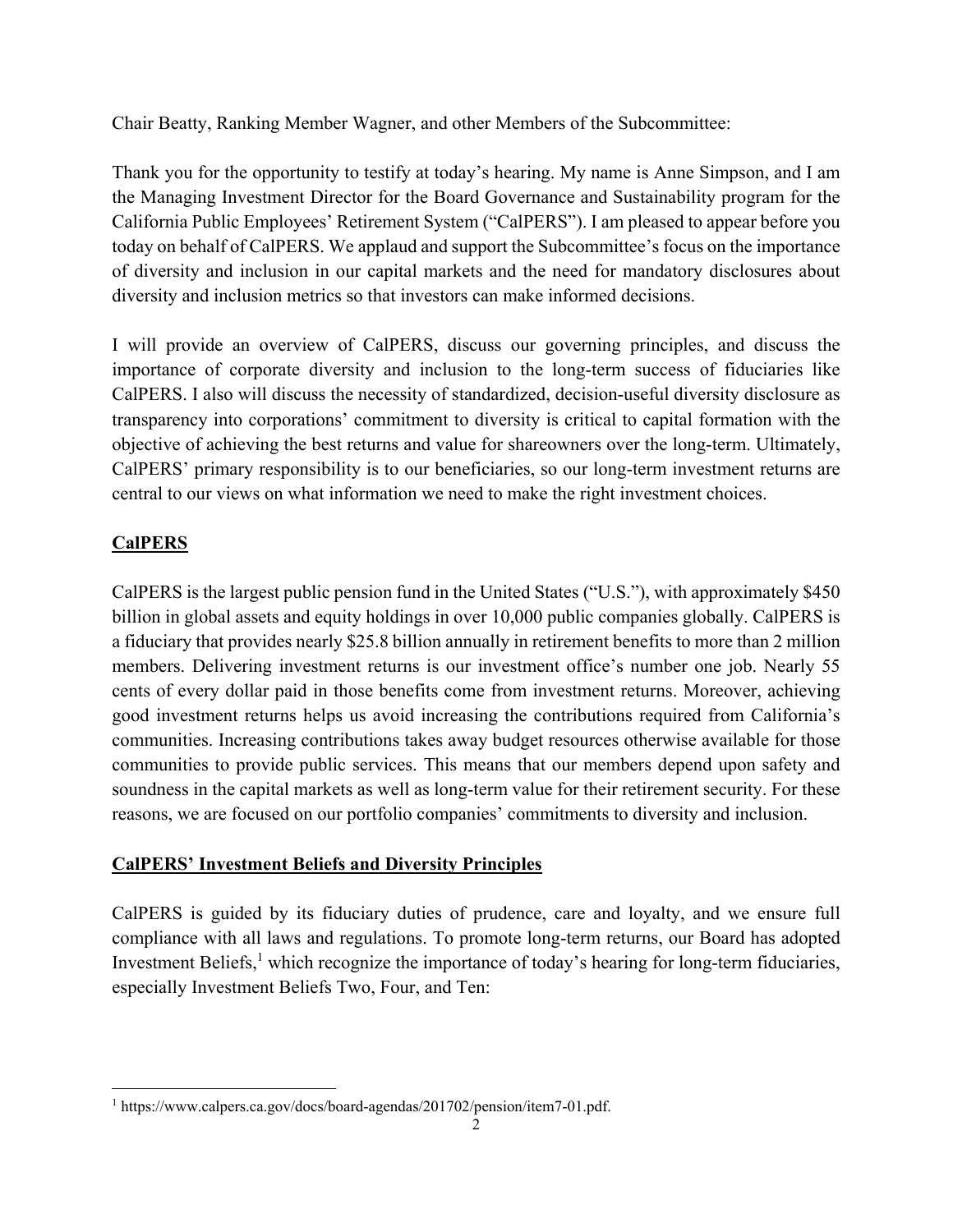- Investment Belief Two: "A long time investment horizon is a responsibility and an advantage";
- Investment Belief Four: "Long-term value creation requires effective management of three forms of capital: financial, physical and *human*" and CalPERS "engage[s] investee companies and external managers on their…Human capital practices, including but not limited to…diversity" (emphasis added); and
- Investment Belief Ten: "Strong processes and teamwork and deep resources are needed to achieve CalPERS goals and objectives," in particular "[d]iversity of talent (including a broad range of education, experience, perspectives and skills) at all levels (Board, staff, external managers, corporate boards) is important."

Therefore, CalPERS engages companies and managers on their human capital management practices, including their commitment to attracting talent from all available resources, as demonstrated by their commitment to diversity.

CalPERS has developed and implemented a set of Governance and Sustainability Principles ("Principles").<sup>2</sup> These Principles are a statement of our views on best practices to guide the internal and external managers of CalPERS when making investment decisions and provide the framework by which we advocate with policy-makers, execute our shareowner proxy voting responsibilities, and engage portfolio companies to achieve long-term returns. In Section B of our Principles, we emphasize the importance of board quality, including the need for board diversity. Specifically, we state that "The board should facilitate a process that ensures a thorough understanding of the diverse characteristics necessary to effectively oversee management's execution of a long-term business strategy" and a "robust process for how diversity is considered when assessing board talent and diversity should be adequately disclosed."

In August of 2016, the CalPERS Board of Administration adopted a five-year Sustainable Investment Strategic Plan ("Strategic Plan") for the purpose of minimizing risk, maximizing returns, and ensuring accountability from all those involved. Together, our Investment Beliefs, Principles, and Strategic Plan support advocating for a robust reporting regime for publicly traded companies that would address issues that impact shareowner value over the long-term, including board and workforce diversity. Together, they have guided us to work with partners and advocate for policies that address improvements to board diversity. I applaud this Subcommittee for focusing on certain matters that we consider critical to long-term value.

<sup>&</sup>lt;sup>2</sup> https://www.calpers.ca.gov/docs/forms-publications/governance-and-sustainability-principles.pdf.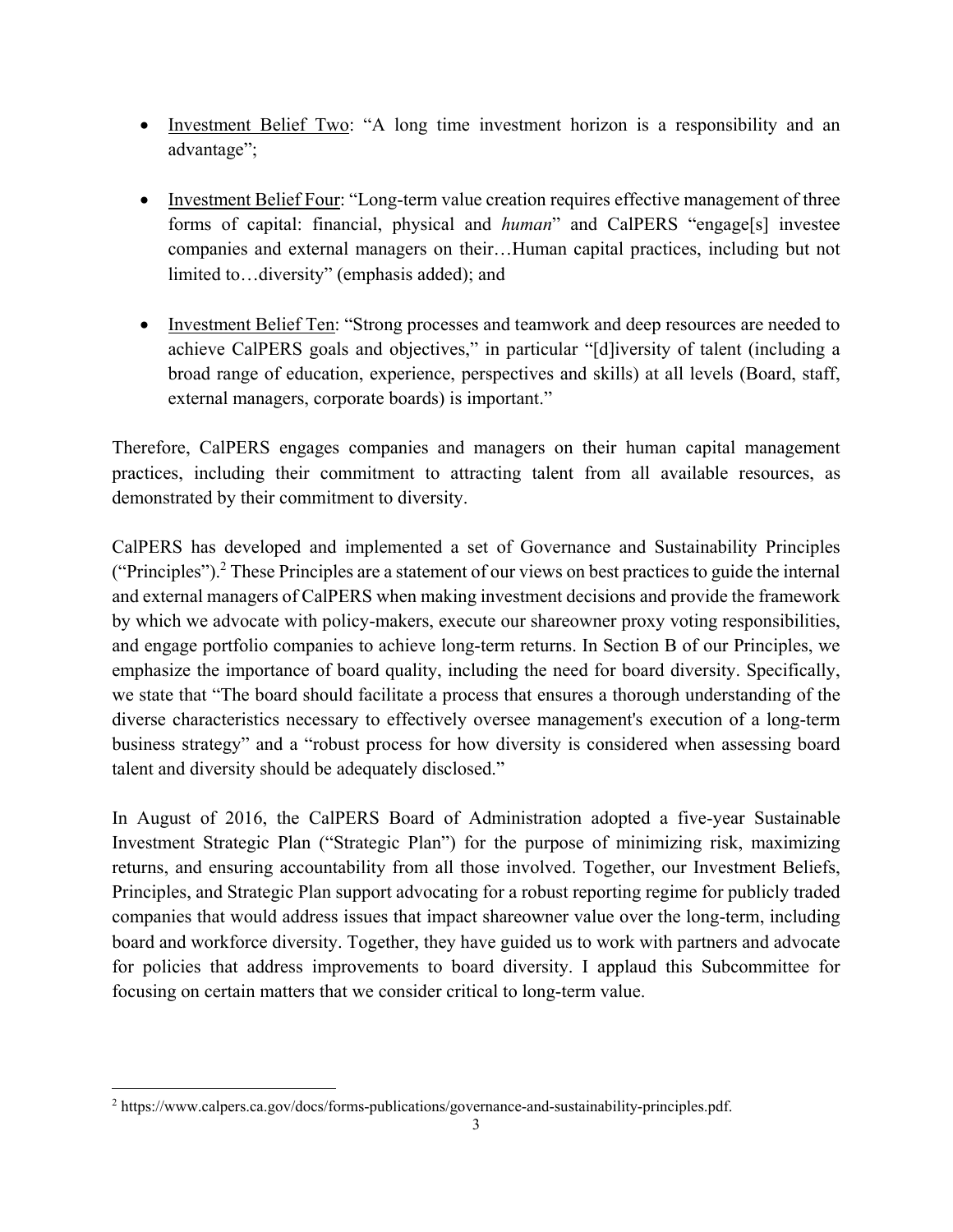### **Diversity is Important to Long-term Value**

As a fiduciary that must pay benefits long into the future, we are focused on corporate practices that drive long-term value. We believe, and research increasingly demonstrates, that companies with a diverse board, inclusive of gender and race/ethnicity, are better positioned to execute good governance, effective risk management, and optimal decision-making, as well as enhanced customer alignment, employee engagement, and transparency. For instance, the Office of the Illinois State Treasurer published a white paper titled "The Investment Case for Board Diversity" which provides an extensive and comprehensive review of academic and practitioner research on the value of gender and racial/ethnic board diversity for investors.<sup>3</sup> The examination finds that "the gender and racial/ethnic composition of corporate boards does indeed have a material and relevant impact on company performance and investors."

ISS has found similar results. To help measure the benefits of diversity on performance, ISS launched the ISS ESG U.S. Diversity Index in 2020. The index integrates ethnic and gender representation for directors and named executive officers of 300 large-, mid-, and small-cap U.S. companies. Since its inception, the index has outperformed the S&P 500 and the Russell 1000.<sup>4</sup> Moreover, ISS has found that "companies with greater gender diversity exhibit better market performance and higher financial quality than those companies that do not prioritize gender diversity."<sup>5</sup>

On a more granular level, ISS has found that "boards with at least two women outperform the average Russell 3000 returns over three-, four-, and five-year periods, while male-dominated boards underperform against the index over the same periods" and that "board compositions with ethnically diverse directors (defined as three or more directors that belong to a minority ethnicity) outperformed boards without such individuals."<sup>7</sup> Conversely, "[o]ver four- and five-year holding periods, the less-diverse boards underperformed the Russell 3000 by about 0.25%."<sup>8</sup> As a result, "investors with holdings concentrated in companies without ethnic diversity would have lost out on 1.27% average additional returns annually over a four-year period."9

<sup>&</sup>lt;sup>3</sup> THE INVESTMENT CASE FOR BOARD DIVERSITY: A Review of the Academic and Practitioner Research on the Value of Gender and Racial/Ethnic Board Diversity for Investors, Office of the Illinois State Treasurer (October 2020),

https://illinoistreasurergovprod.blob.core.usgovcloudapi.net/twocms/media/doc/il%20treasurer%20white%20paper %20-%20the%20investment%20case%20for%20board%20diversity%20(oct%202020).pdf.

<sup>4</sup> *Volatile Transitions: Navigating ESG in 2021*, at 13, White Paper Series, ESG Themes & Trends 2021, ISS-ESG (herein after "ISS-ESG").

 $<sup>5</sup>$  Id.</sup>

<sup>6</sup> Id. at 14.

 $^7$  Id.

<sup>8</sup> Id.

 $^9$  Id.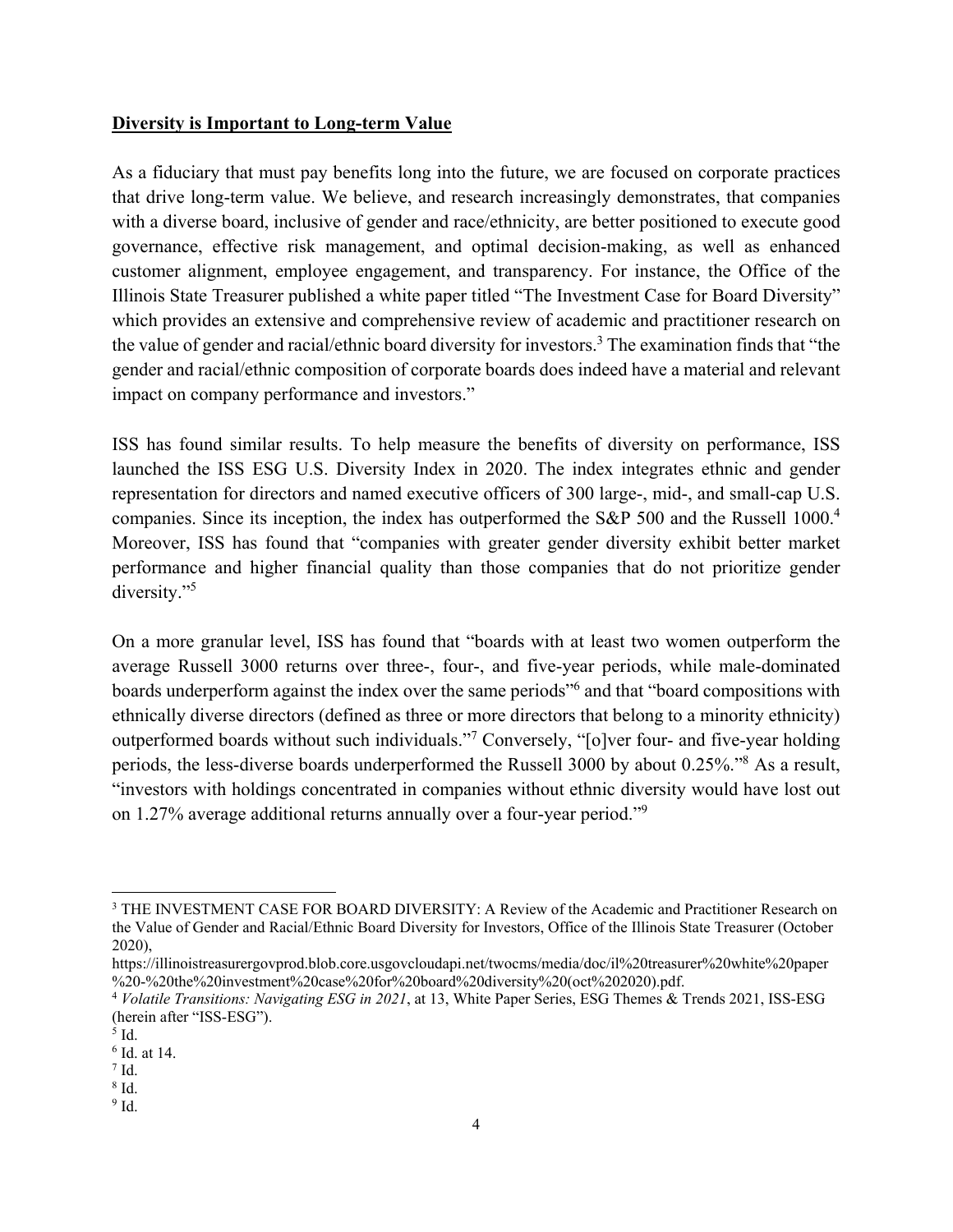As an investor with a long-time horizon, CalPERS must take into consideration these performance differentials.

### **Diversity is Material and Must be Disclosed**

The federal securities laws were designed to "close  $[]$  the channels of...commerce to security issuers unless and until full disclosure of the character of such securities has been made."10 These disclosures are not solely for the "protection of investors," as some have argued, but are also intended to provide investors and the public with important information about the securities so as to promote the efficient allocation of capital and the public interest.

A corporation's diversity metrics are material because they influence investment decisions; they are also in the public's strong interest.

Unfortunately, for too long, issuers have declined to provide this information, despite the plain language of the federal securities laws, and the Securities and Exchange Commission ("SEC") has failed to compel its disclosure. The SEC should quickly work to ensure that this information is provided in a clear, reliable, and comparable format.

The materiality standard, as established by the Supreme Court in *Northway, Inc. v. TSC Industries, Inc.*, is whether information would have been viewed by the reasonable investor as having significantly altered the "total mix" of information made available:

The general standard of materiality that we think best comports with the policies of Rule 14a-9 is as follows: An omitted fact is material if there is a substantial likelihood that a reasonable shareholder would consider it important in deciding how to vote. (emphasis added) This standard is fully consistent with Mills' general description of materiality as a requirement that "the defect have a significant propensity to affect the voting process." The standard does not require proof of a substantial likelihood that disclosure of the omitted fact would have caused the reasonable investor to change his vote. What the standard does contemplate is a showing of a substantial likelihood that, under all the circumstances, the omitted fact would have assumed actual significance in the deliberations of the reasonable shareholder. Put another way, there must be a substantial likelihood that the disclosure of the omitted fact would have been viewed by the reasonable investor as having significantly altered the "total mix" of information made available.<sup>11</sup>

Moreover, in *Basic Inc. et al. v Levinson*, the Court stated that:

<sup>10</sup> H. Rep. 73-85 (1933), at 2-3.

 $11$  426 U.S. 438 (1976).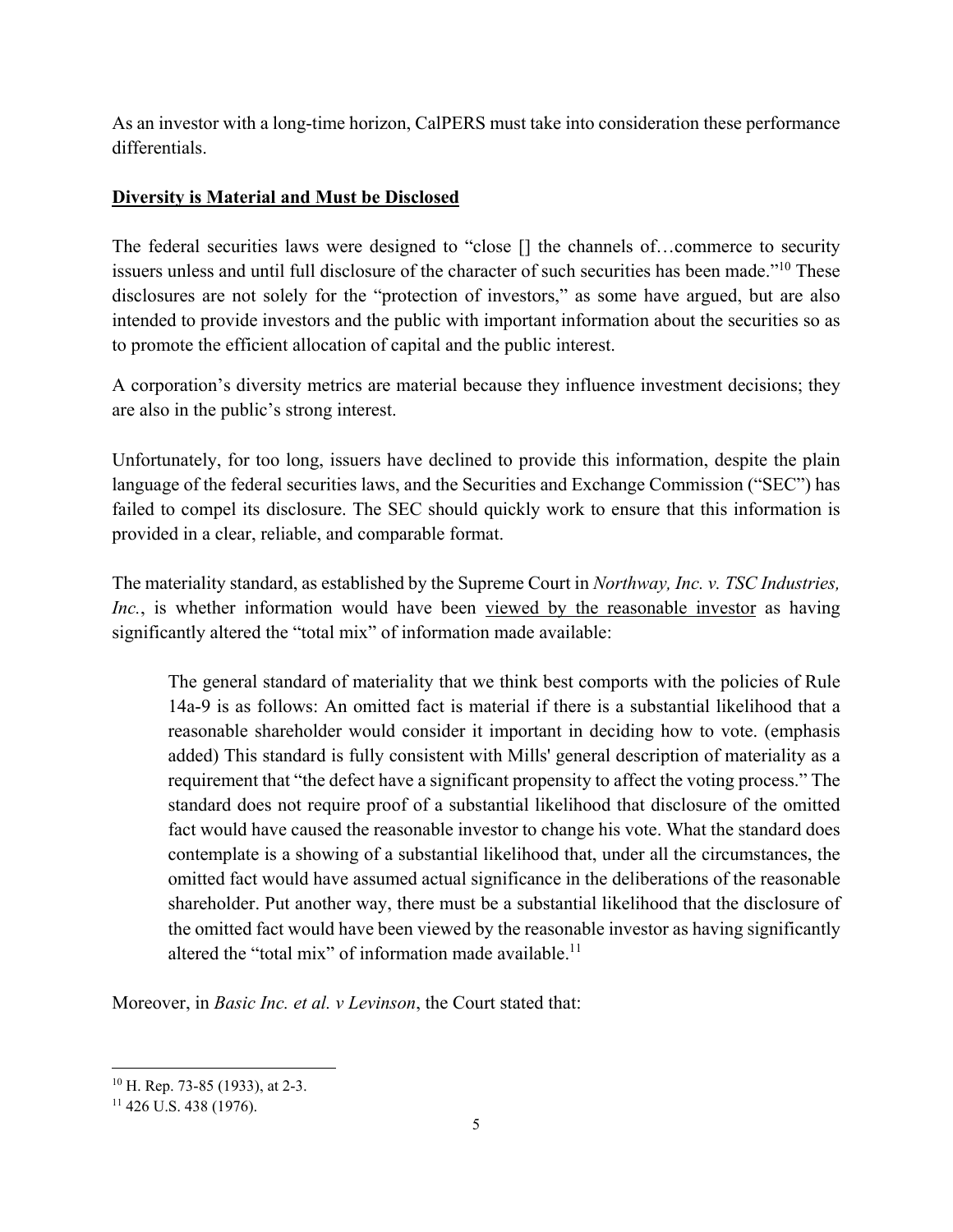The Court also explicitly has defined a standard of materiality under the securities laws, see TSC Industries, Inc. v. Northway, Inc., 426 U.S. 438, 96 S.Ct. 2126, 48 L.Ed.2d 757 (1976), concluding in the proxy solicitation context that "an omitted fact is material if there is a substantial likelihood that a reasonable shareholder would consider it important in deciding how to vote." Id., at 449, 96 S.Ct., at 2132…The court further explained that to fulfill the materiality requirement "there must be a substantial likelihood that the disclosure of the omitted fact would have been viewed by the reasonable investor as having significantly altered the 'total mix' of information made available." Id., at 449, 96 S.Ct., at 2132. We now expressly adopt the TSC Industries standard of materiality for the  $\S$  10(b) and Rule 10b-5 context.<sup>12</sup>

Thus, materiality is in the eye of the reasonable investor. As discussed in this testimony, there is significant research demonstrating that a corporation's approach to diversity, at the board level and within its workforce, meaningfully affects its performance. Investors, particularly investors who have a long-term horizon, such as CalPERS, find this information to be material, as a result.

Incoming SEC Chairman Gary Gensler recently testified before the Senate Committee on Banking, Housing and Urban Affairs about the meaning of materiality. During the hearing, he alluded to these cases, stating that "materiality is defined, [as] what reasonable investors are seeking to have to make their decisions either to invest or not to invest or to vote yes or vote no" and materiality is "about investors making a choice as to what's significant, or what's material, to be more accurate, what's material for those investors."<sup>13</sup>

To Mr. Gensler's point, shareholders like CalPERS have actively engaged with corporations about diversity, which evinces the materiality of such information to these investors. Back in March 2015, CalPERS along with other public fund fiduciaries representing over \$1.12 trillion in assets submitted a petition<sup>14</sup> to the SEC for a rulemaking requiring new disclosures related to nominees for corporate board seats in order to provide investors with necessary information to evaluate the nominees' gender, racial, and ethnic diversity, as well as their mix of skills, experiences, and attributes needed to fulfill the corporation's mission.

In July 2020, BlackRock issued a note to clients entitled "Our Approach to Sustainability. The note stated that its "stewardship also includes topics that have been central to many companies' license to operate, particularly over the past few months, such as human capital management and diversity and inclusion."15 Moreover, the note stated that "We also will continue to emphasize the importance of diversity in the board room and will consider race, ethnicity, and gender as we

<sup>12 485</sup> U.S. 224 (1988).

<sup>&</sup>lt;sup>13</sup> Nominations Hearing, Senate Committee on Banking, Housing and Urban Affairs (Mar. 2, 2021).

<sup>&</sup>lt;sup>14</sup> https://www.sec.gov/rules/petitions/2015/petn4-682.pdf (dated March 31, 2015)

<sup>&</sup>lt;sup>15</sup> Our Approach to Sustainability, BlackRock Investment Stewardship,

https://www.blackrock.com/corporate/literature/publication/our-commitment-to-sustainability-full-report.pdf.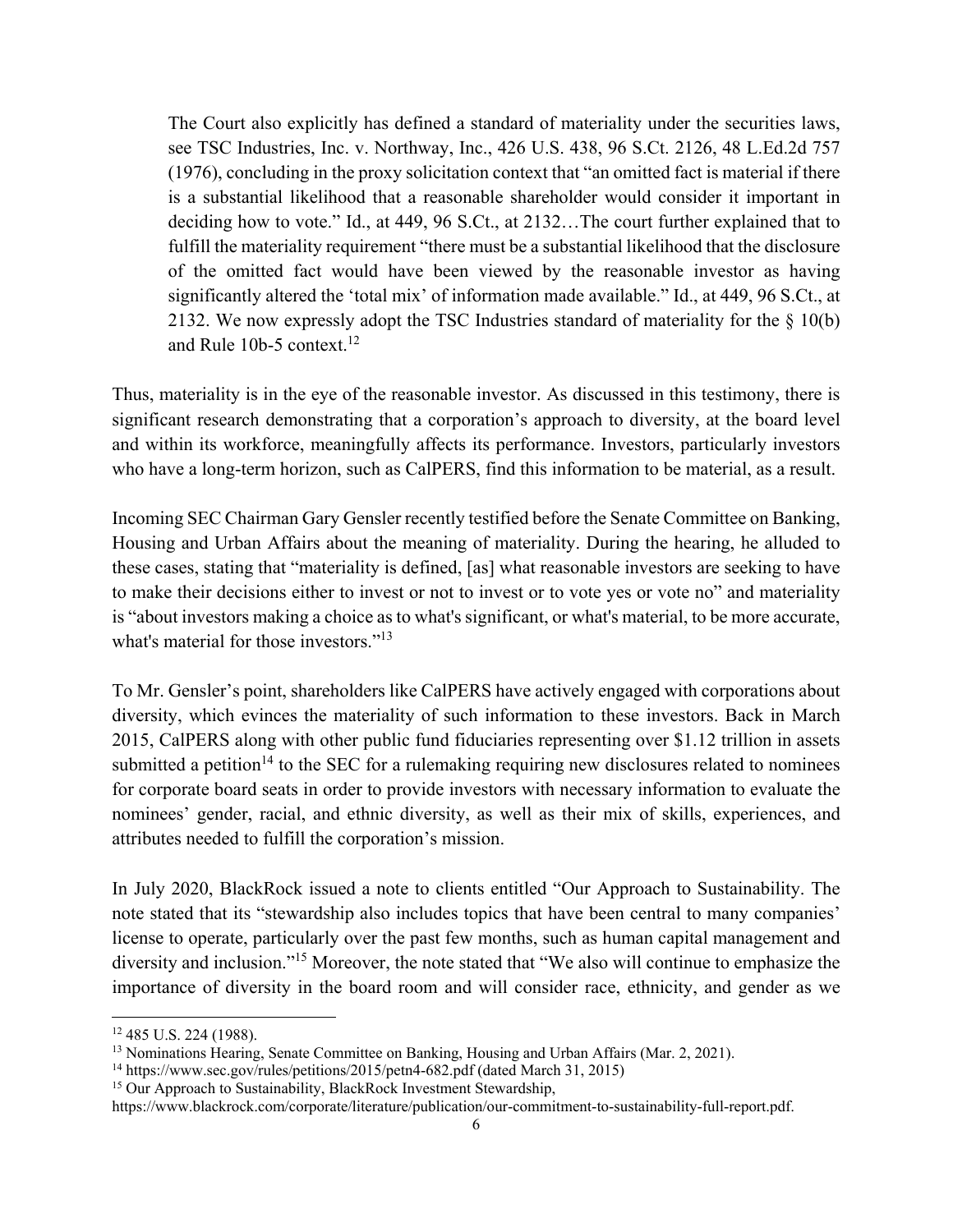review a company's directors" and as part of that focus, they supported at least one shareholder proposal for "greater disclosure around" a company's diversity and inclusion efforts."16 Vanguard too has emphasized that diversity is part of a board's responsibility to overseeing long-term value.<sup>17</sup>

Additionally, CalPERS has developed a three-part strategy for investment based on research into the positive correlation of human capital to value creation. This involves:

- advocating for public policies and reporting sustainability disclosures in a consistent, comparable and reliable manner;
- engaging companies and our external managers; and
- integrating human capital management across the portfolio to better identify, measure and assess long-term risk and opportunity.

This strategy ensures that we capture diverse talent and counter unconscious bias in our investment decisions. It is founded on partnerships with initiatives such as the Human Capital Management Coalition, which we co-founded to provide a platform for research, knowledge sharing and cooperation in company engagement and regulatory advocacy. The results are notable as we have seen a significant increase in companies appointing diverse candidates to their boards, although progress is still too slow and diversity too often viewed in only one dimension – typically gender.<sup>18</sup>

# **Mandatory Diversity Disclosures are Necessary to Help Investors Allocate Capital Efficiently**

Investors need more transparency into board diversity so they can make more informed decisions and allocate our capital to the investments that will provide the most long-term value. In Section B of our Principles, we emphasize the importance of board quality, including the need for board diversity:

The board [of directors] should facilitate a process that ensures a thorough understanding of the diverse characteristics necessary to effectively oversee management's execution of a long-term business strategy. Board diversity should be thought of in terms of skill sets, gender, age, nationality, race, sexual orientation, gender identity, disability, and historically under-represented groups. Consideration should go beyond the traditional notion of diversity to include a broader range of experience,

<sup>16</sup> Id.

<sup>&</sup>lt;sup>17</sup> Vanguard 2020 Investment Stewardship Annual Report (2020), https://about.vanguard.com/investmentstewardship/perspectives-and-commentary/2020\_investment\_stewardship\_annual\_report.pdf.

<sup>18</sup> Tamara Sells and Anne Simpson, *Investment for Sustainable Value Creation*, Official Monetary and Financial Institutions Forum.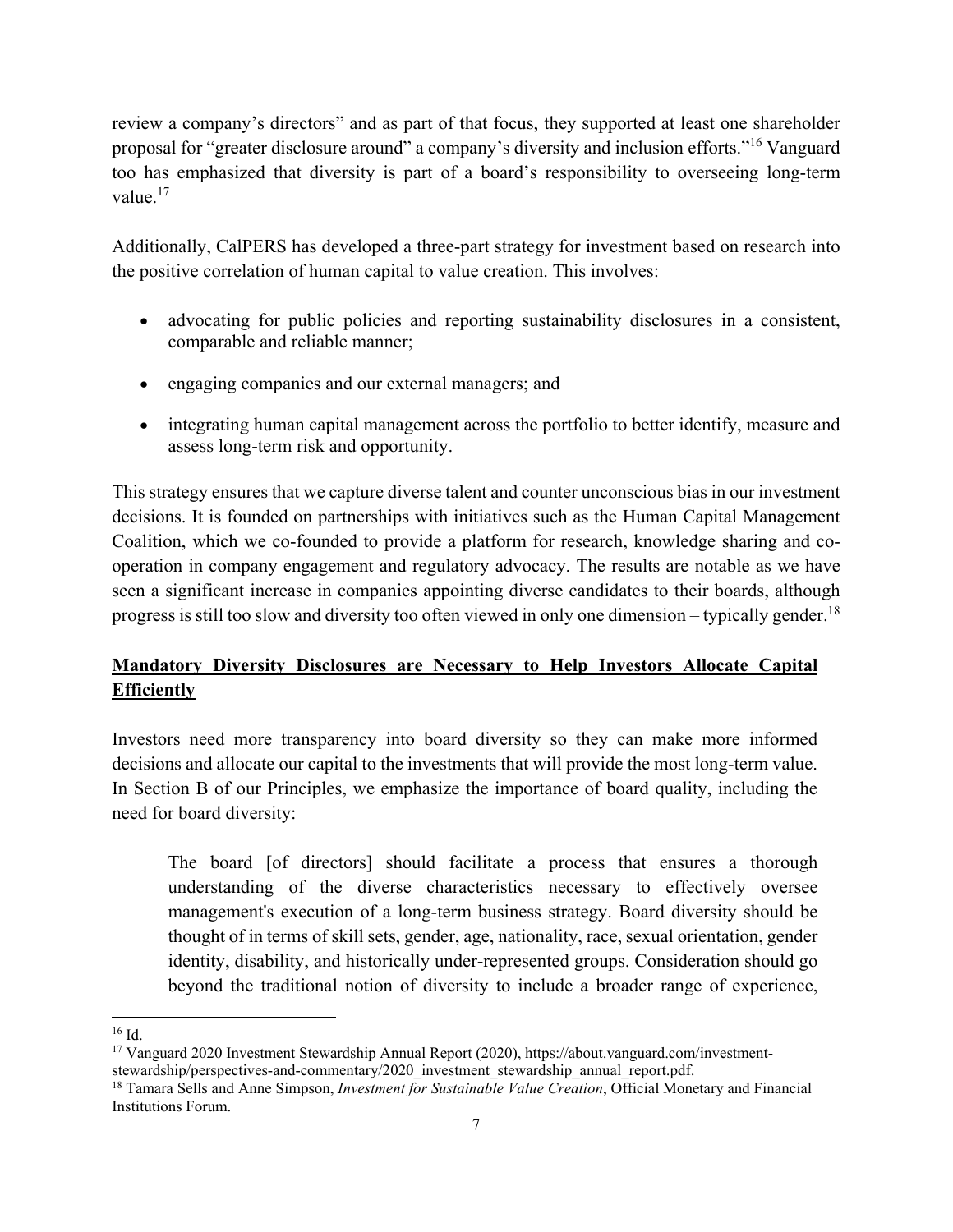thoughts, perspectives, and competencies to help enable effective board leadership.

Moreover, our Principles state that board should play an active role in "efforts to promote diversity, inclusion and innovation" and the board itself should "disclose a diverse mix of director attributes" so that the board has "a range of skills and experience which provide a diverse and dynamic team."

Unfortunately, there is a substantial lack of diversity at U.S. companies, especially outside of the S&P 500. ISS estimates that underrepresented ethnic groups constitute only 12.5 percent of board directors" whereas 90 percent of "director positions with the most influence over the direction of the company and the board are white."19 Furthermore, only 29 percent of the 3000 largest U.S. companies have two or more ethnically diverse directors and 84 percent of these companies have no ethnically or racially diverse employees among their top five executives.20 Nasdaq has stated that the U.S. currently ranks 53rd in board gender diversity, according to the World Economic Forum.<sup>21</sup> Given the lack of disclosures about board diversity, it is hard to get very good data on racial diversity on boards, but third party analysis appears to show that as many as 70 percent of Nasdaq companies' boards are not diverse at all.<sup>22</sup>

According to ISS, there are many challenges to obtaining decision-useful information on corporations' diversity metrics, among other metrics. These include the lack of standardized of disclosures, and inadequate and/or inaccurate information disclosed, among others.<sup>23</sup> Without more comprehensive disclosures of board diversity, we and other investors are less able to evaluate the competitive advantages between companies.

Voluntary disclosures, quite simply, are insufficient to enable investors to obtain the information necessary to evaluate diversity data. There is a need for comparability and consistency of disclosures, which help manage expectations and evaluate management. There would be major problems if a company began to selectively disclose particular information. Investors would have to use the only means available to address the problem which would be through votes in board of directors' elections or through litigation. Mandatory disclosures would bypass these issues. We appreciate the need to balance a variety of considerations in determining the scope of disclosures,

1

 $19$  ISS-ESG at 12.

<sup>20</sup> Id.

<sup>&</sup>lt;sup>21</sup> Self-regulatory Organizations; The Nasdaq Stock Market LLC; Notice of Filing of Proposed Rule Change to Adopt<br>Listing Rules Related to Board Diversity [Release No. 34-90574; File No. SR-NASDAQ-2020-081].

<sup>&</sup>lt;sup>22</sup> Andrew Ross Sorkin, Jason Karaian, Michael J. de la Merced, Lauren Hirsch and Ephrat Livni, Nasdaq Pushes for *Diversity in the Boardroom.* https://www.nytimes.com/2020/12/01/business/dealbook/nasdaq-diversity-boards.html. 23 Maura Sauders, *Survey Analysis: ESG Investing Pre- and Post-Pandemic*, at 12, ISS ESG.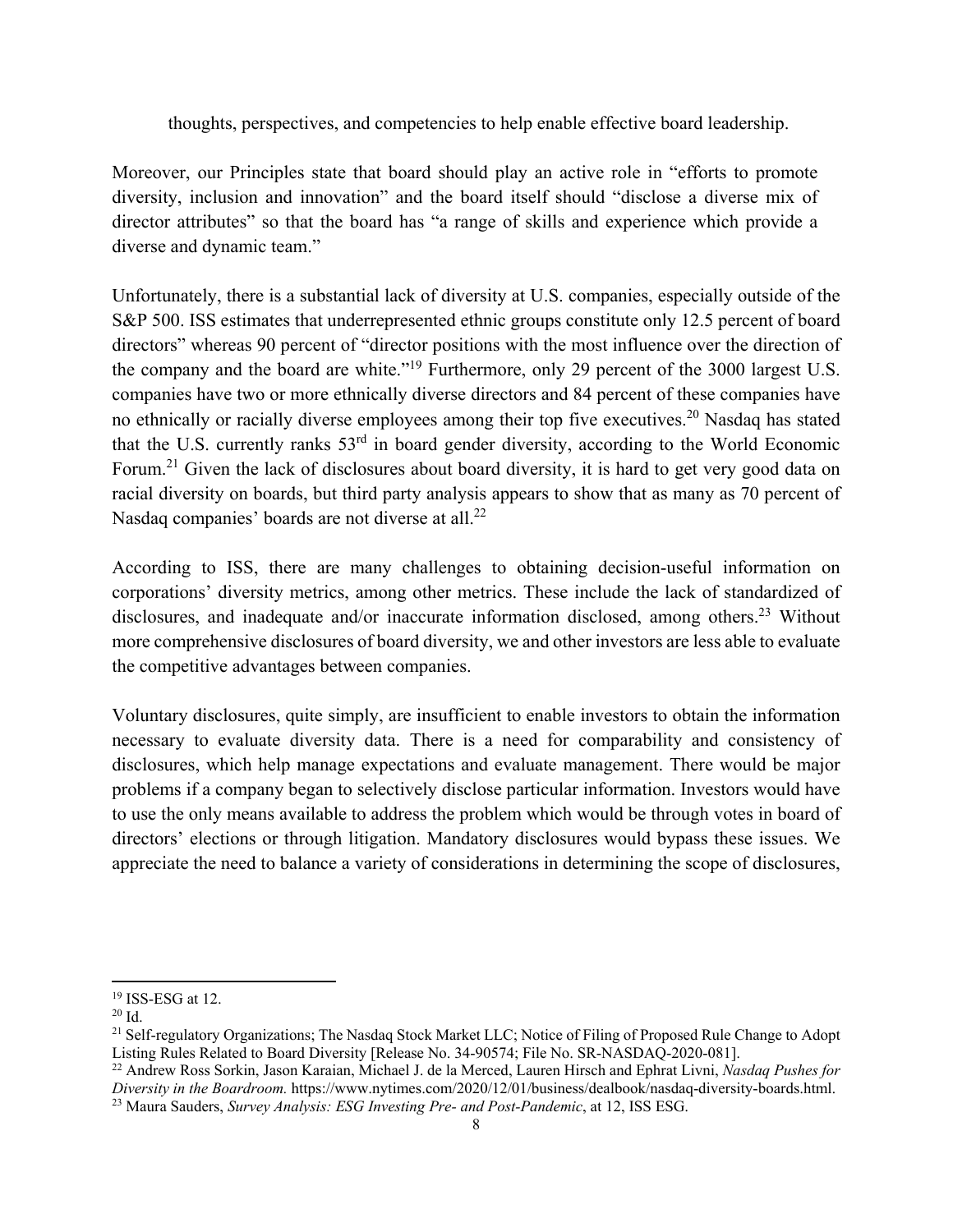particularly ESG disclosures, and we are glad that the SEC is focusing on these issues in this context.24

Accordingly, to remedy this information asymmetry and the inadequacy of voluntary disclosures, boards should annually disclose their demographic information including race, ethnicity, and gender, as advocated in our Principles. Ideally, companies should disclose their Employer Information Report, known as the EEO-1 report, or similar workforce demographic data to enable shareowners to assess the board's diversity relative to its workforce and compare companies in similar industries.

Fundamentally, mandatory disclosures will improve transparency, accountability, and efficient capital allocation by enabling investors to make informed decisions based on material information. Such disclosures will help investors monitor their portfolio companies' progress and commitment to a diverse workforce. Investors need to be able to compare between companies' efforts to draw talent from as wide a pool as possible and to invest in the company whose efforts will promote the best long-term value for their portfolio. CalPERS has long taken the view that companies need to adopt progressive human capital management practices, including with respect diversity, accompanied by fair, accurate, timely, and integrated reporting on how they mitigate human capital risks and generate sustainable returns.

#### **Conclusion**

 $\overline{a}$ 

CalPERS is a fiduciary whose primary goal is making good investments to fulfill our responsibility to our members. We believe companies' long-term value creation requires a real commitment to diversity and inclusion. In other words, we have a long history of focusing on diversity and inclusion within our portfolio companies because of the potential effects on our returns. It is investors like CalPERS who ultimately bear the costs when companies do not seek talent from the widest available pools and thus reduce their long-term value.

Policy-makers have an important role to play in creating a regulatory framework that incentivizes the companies we invest in to take diversity seriously while generating returns that meet public pension funds' needs. Policies that encourage businesses to be diverse and inclusive and require disclosures demonstrating their commitment help investors identify companies that are able to both deliver the returns we need and have measurable positive human capital impacts. Such policies are useful in strengthening investor confidence and encouraging capital to flow toward a more sustainable economy.

<sup>&</sup>lt;sup>24</sup> John Coates, ESG Disclosure - Keeping Pace with Developments Affecting Investors, Public Companies and the Capital Markets (Mar. 11, 2021), https://www.sec.gov/news/public-statement/coates-esg-disclosure-keeping-pace-031121?utm\_medium=email&utm\_source=govdelivery.